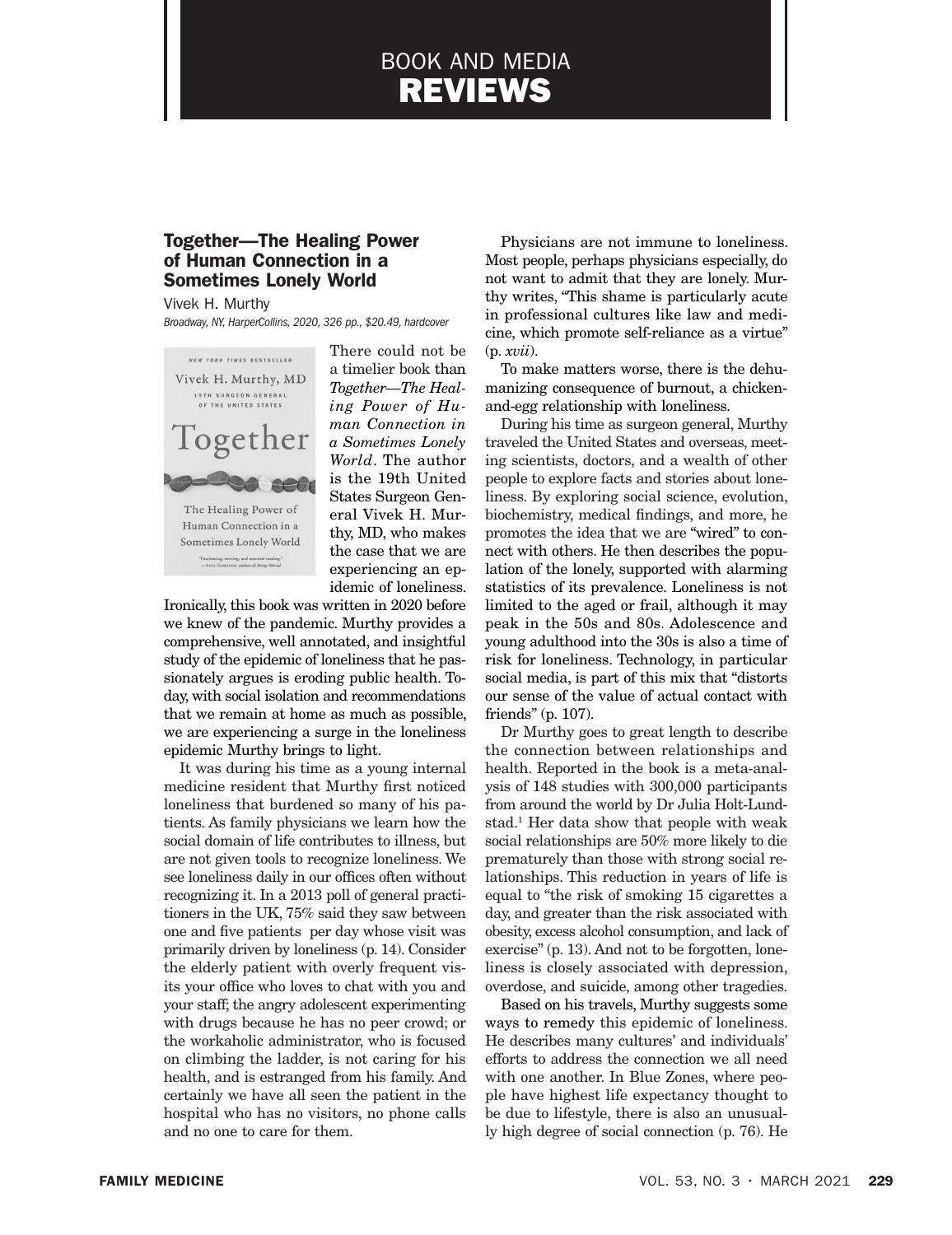discusses how we find our connections with family, friends, in work, and with the kindness of strangers. Suggested antidotes to loneliness include removing digital distractions, finding empathy, and being present with one another. He promotes programs that teach emotional fitness to our young and those who create community. *Together* identifies loneliness as a root cause of many of our social and medical illnesses, but it is also rich with hope.

In conclusion Murthy writes, "The universal drive to connect is still alive and well" (p. 284). The need for social connection is undervalued, especially today. *Together* is an eye-opening and inspiring examination of how being lonely impacts us all.

doi: 10.22454/FamMed.2021.938270

#### Carol P. Motley, MD

South Baldwin Regional Medical Center Family Medicine Residency Program Foley, AL

#### Charlotte C. Linder, MD

UAB-Huntsville Family Medicine Residency Program Huntsville, AL

#### **Reference**

1. Holt-Lunstad J, Smith TB, Layton JB. Social relationships and mortality risk: a meta-analytic review. PLoS Med. 2010;7(7):e1000316. doi:10.1371/journal.pmed.1000316

## Creole Son

#### E. Kay Trimberger

*Baton Rouge, LA, Louisiana State University Press, 2020, 196 pp., \$27.15, paperback*



*Creole Son* is a memoir interwoven with a summary of literature related to adoption, addiction, and race with reflection on how these intersect via behavioral genetics. The author, E. Kay Trimberger, PhD, recounts her relationship and struggles with her adopted son, Marco.

Kay describes herself as Caucasian with middle-class values. She is a university professor of Sociology, and education is a core component of her identity. With great care and detail she recounts her initial hopes and assumptions that her son Marco would share her values. What she failed to understand then, and what she reflects on in this book, is the impact of genetics on childhood and adult behavioral characteristics.

One significant gap Dr Trimberger found in her perspective was an appreciation for the importance of self-identity. Genetics and environment both factor into sense of self, and lack of knowledge about family history inadvertently leads to some degree of unknown self. Interestingly, she begins her story in the interest of Marco understanding his roots, and what she also learns is that through pursuit of uncovering his history she also discovered her own. She narrates Marco's discovery of his self-identity upon learning of his mixedrace genetic roots, and of the shared struggle with addiction he finds in common with multiple biologic family members. She reflects on her own reconciliation with the discrepancy in her values compared to those of her mother. Ultimately, both nature and nurture frame our experiences, and what culminates is a reflection of one's sense of self. This sense of self appears to be the crux of the author's pursuit. However, rather than exploring the relevance of self-identity development in relation to life path followed, she fervently searches to measure the impact of both genetics and nurture on behavioral development.

Laden with questions about why her mixedrace, adopted son seemed to be on such a different path than what she experienced herself or envisioned for him, including addiction, dysfunctional relationships, and unstable employment, the author turned to scientific journals for answers. Kay introduces the reader to the field of behavioral genetics, which studies the way nature, via genes, interacts with the environment to shape behavior. She explains how she applied what she was learning on her quest of understanding to her relationship with her son. One of the central questions for the author seemed to be how much, and for what, she should take responsibility for her son's challenges.

The author punctuates her journey with insights gained from behavioral genetics, such as evidence she presents that argues substance use in biological families is correlated significantly with adoptee substance use irrespective of use in adoptive families,<sup>1</sup> as well as the fact that risk is multiplied when a biological parent has an antisocial personality disorder.<sup>2</sup> These data seemed to assuage some of the author's guilt about her adopted son's trajectory. Indeed, at times the author's primary motivation for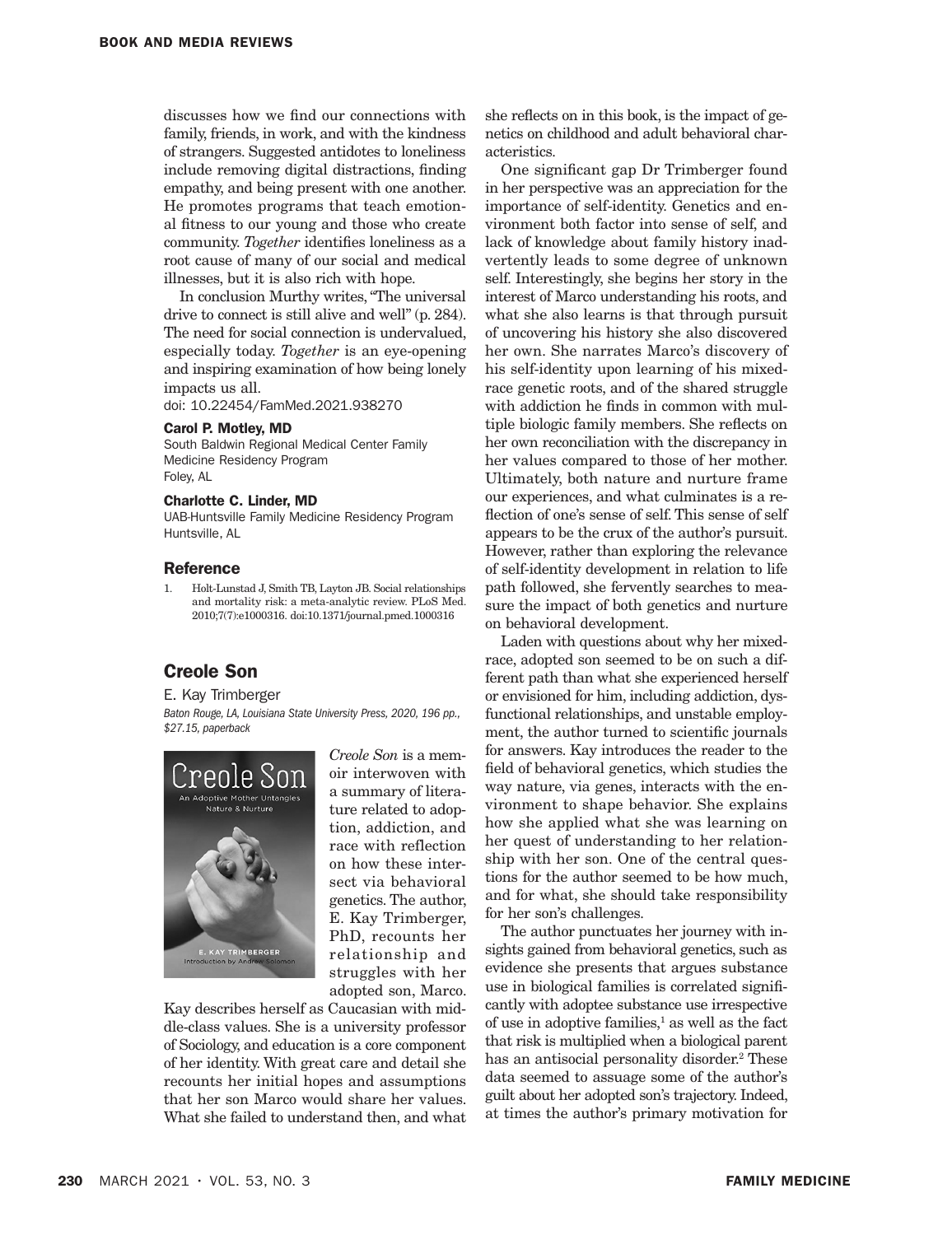consuming these studies was to confirm her belief that the biological foundations of her son's behavior must have overridden the environment she provided. Rather than such factor comparison, the greatest benefit to individuals in the future may instead come from helping them understand themselves in a way that will optimize their genetic dispositions within their environment, through strong sense of self.

Limited information is available for family physicians about adoptive families, beyond guidelines on international adoption.3,4 Nevertheless, they are urged to familiarize themselves with the unique issues faced by adoptive families.5 This book may be helpful as a recommendation specifically for adoptive families that find themselves in the position of trying to understand their child's behavior. Family physicians may also find this book helpful for understanding both the subjective experience of some adoptive families as well as the science surrounding adoption, but there is limited applicability to the clinical practice of family medicine. This narrative is, however, a reminder of the importance of thorough history taking in the comprehensive care of all patients. An exploration of individual history may prove to be one of our most powerful, timeless resources in both genomics and holistic, equitable health care.6 Other texts are available for the clinician that focus on adoption medicine.7 Ultimately, Kay and Marco's story illustrates the need, both within and beyond the scope of adoption, for us all to embrace the power of acknowledging, exploring, and celebrating our full selves. doi: 10.22454/FamMed.2021.485263

#### Annie O. Derthick, PhD

Central Maine Medical Center Family Medicine **Residency** Lewiston, ME

#### References

- 1. McGue M, Malone S, Keyes M, Iacono WG. Parent-offspring similarity for drinking: a longitudinal adoption study. Behav Genet. 2014;44(6):620-628. doi:10.1007/s10519-014-9672-8
- 2. Cadoret RJ, Yates WR, Troughton E, Woodworth G, Stewart MA. Adoption study demonstrating two genetic pathways to drug abuse. Arch Gen Psychiatry. 1995;52(1):42- 52. doi:10.1001/archpsyc.1995.03950130042005
- 3. Johnson DE. The family physician and international adoption. Am Fam Physician. 1998 Dec;58(9):1958, 1960, 1963.
- 4. Quarles CS, Brodie JH. Primary care of international adoptees. Am Fam Physician. 1998;58(9):2025-2032, 2039-2040.
- 5. Melina CM, Melina L. The family physician and adoption. Am Fam Physician. 1985;31(2):109-118.
- 6. Qureshi N, Kai J. Genomic medicine for underserved minority populations in family medicine. Am Fam Physician. 2005;72(3):386-387.

7. Miller LC. The Handbook of International Adoption Medicine: A Guide for Physicians, Parents, and Providers. New York, NY: Oxford University Press; 2005.

## Windblown: The Remarkable Life of Richard S. Buker Jr, MD, a Family Doctor

Larry W. Halverson, MD

*Lavergne, TN, Frugal Fam Doc (self-published), 2020, 432 pp., \$24.95, hardcover*



*Windblown* was initially written by Larry W. Halverson, MD, as a tribute to his friend and mentor, Richard S. Buker, Jr, MD, at the time of Buker's death in 2018. However, it soon grew to be a chronicle of a "legendary family doctor who transformed and toiled to pre-

serve a rural community and an entire region" (p. ix), and now serves as inspiration and renewed calling for all who practice family medicine.

Like many of us, Dr Buker's early life experiences shaped his career path. As the son of a missionary doctor in Burma, medicine was his obvious career choice. With internship newly required prior to medical licensure, following completion of medical school at Yale he chose to be commissioned as a first lieutenant in the US Air Force to gain access to their highly regarded training. Thus, he began a rotating internship in general surgery, internal medicine, pediatrics, and obstetrics, which ultimately formed the foundation for his future career as a rural prototype for the yet-to-be envisioned specialty of family medicine. The ever-relatable doctor was praised in military reviews as achieving highest marks in "attending to duty" and "solving problems," but unsatisfactory in "writing records and reports" (pp. 44-45). The intrepid Dr Buker was thwarted from following in his father's footsteps with the American Baptists due to his marriage to a Roman Catholic, but nevertheless continued his search to serve humanity. This led him to Chester, Montana, to an abandoned hospital and clinic that he would subsequently revive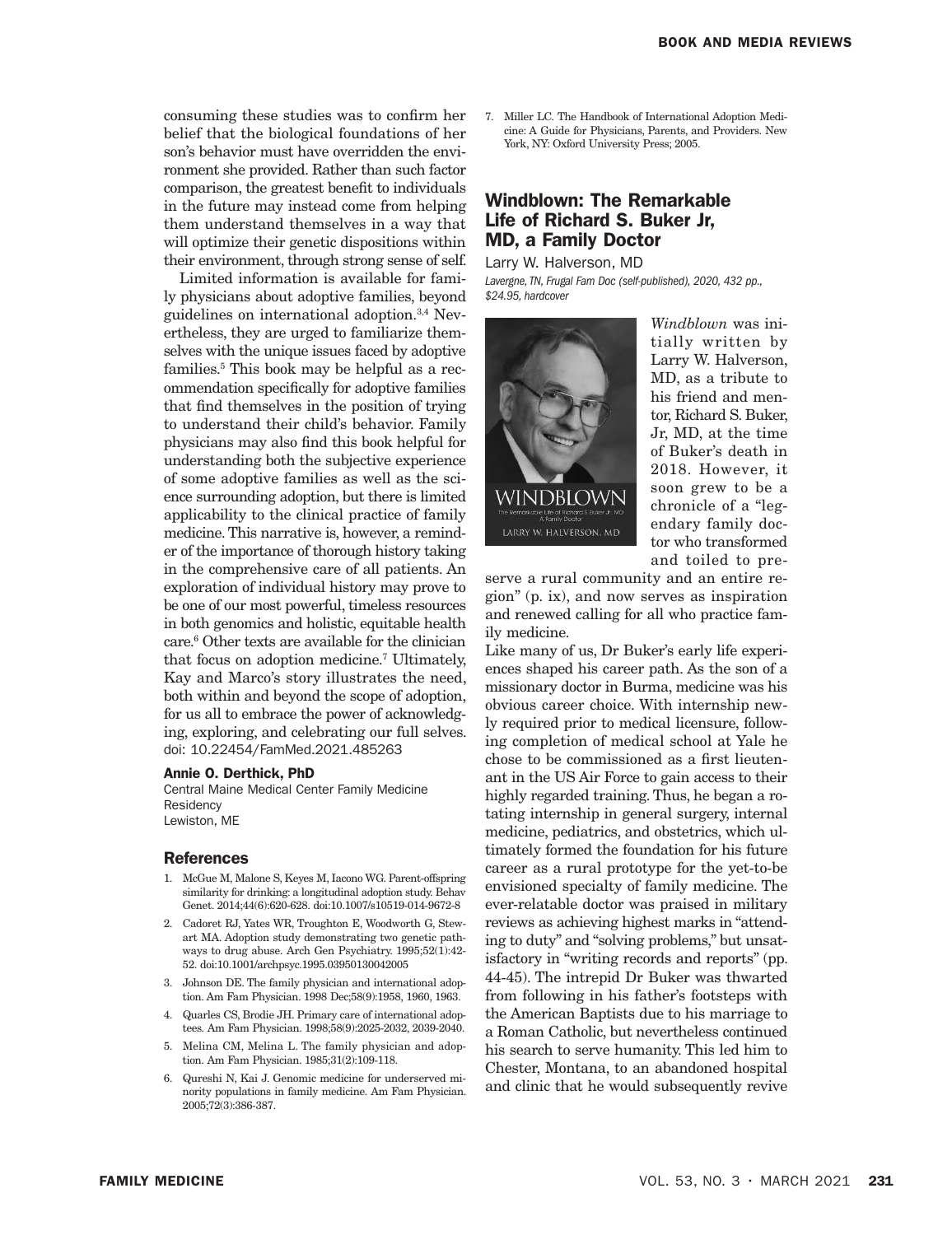and grow, and where he would continuously practice for more than 48 years.

In Chester, Dr Buker practiced the full spectrum of family medicine long before family medicine became a recognized specialty. Out of necessity, he dealt with trauma, snake bites, surgeries (emergent and elective), and obstetrics, and brought preventive health care, well-child care, and treatment of chronic disease to the community. He exemplified the life of the ideal family physician, balancing his love of his community and medical practice with his family, outdoor hobbies, and scholarly pursuits. An avid outdoorsman, his story teaches us the importance of making time for these pursuits even in the overwhelming circumstance of being the only source of care in the community. In other lovingly described vignettes, we learn the importance of abiding with patients, sitting by their bedsides, and comforting by presence when medical care can no longer heal. We also learn that being a rural physician does not preclude scholarly activity, as he published several thoughtful observational studies in well-known journals including the *New England Journal of Medicine*. Dr Buker, of course, was human, and the author also realistically includes tales of the difficult times when errors were made, or things did not go as planned. Dr Buker's pain in these circumstances, illustrated by quoted letters he wrote to family members, mirror the feelings than any of us would feel under these circumstances. In 1971, Dr Buker became board certified in the new specialty of family medicine, a specialty that his career helped to define, passing the exam on his first try.

Halverson skillfully portrays the difficult decisions regarding when to end one's career. Dr Buker's love of medicine and for his patients remained strong, but age was taking its toll on his judgment and skills. The author explores the feelings of those working with him, and of Dr Buker himself, as it became clear that it was time for retirement. Despite having asked colleagues to tell him if they felt he was becoming incompetent and needed to retire, he was emotionally devastated when this transpired.

I truly enjoyed this biography, which serendipitously retells the history of our specialty by telling the story of one who went before us and shaped our calling. I am reminded that family medicine is more than just the delivery of medical care but is a specialty in which we are called to abide with our patients, compassionately guiding them through the health care system from cradle to grave, even though few

of us continue to provide the full spectrum of care. It has renewed my sense of purpose and calling, and I am grateful to the author of this book for that. This book would make an excellent gift to any practicing family physician in need of inspiration, to a resident in family medicine at the start of their career, or to a student who is considering family medicine as a specialty choice. Well done, Dr Halverson! doi: 10.22454/FamMed.2021.176543

Holly Salzman, MD

San Diego, CA

## Deaths of Despair and the Future of Capitalism

Anne Case and Angus Deaton *Princeton, NJ, Princeton University Press, 2020, 312 pp., \$27.95 (hardcover), \$10.99 (audiobook)*

*"Capitalism does not have to work as it does." (p. ix)*



Is capitalism in the United States an engine of general prosperity, or a racket for upward redistribution? In *Deaths of Despair*, Princeton economists Anne Case and Angus Deaton explore the relationships between economic inequality, health status, and

increasing rates of death and suicide among middle-aged White Americans.

The authors (a husband and wife team) relate that the book "was born in a cabin in Montana in the summer of 2014" (p. 1). Their discovery that suicide rates in their rural summer retreat were four times greater than in their home on the East Coast prompted further research into increasing rates of pain and ill health among middle-aged White Americans, and increasing mortality from what they labeled "deaths of despair"—deaths from suicide, drug overdose, and alcoholism. They justify this combined outcome by arguing that all three types of death have in common an underlying degree of intentional or unintentional self-harm, which in most situations can be attributed to a lack of hope.

The book combines meticulous analysis of data with comprehensive historical and social analysis. Its four sections explore historical